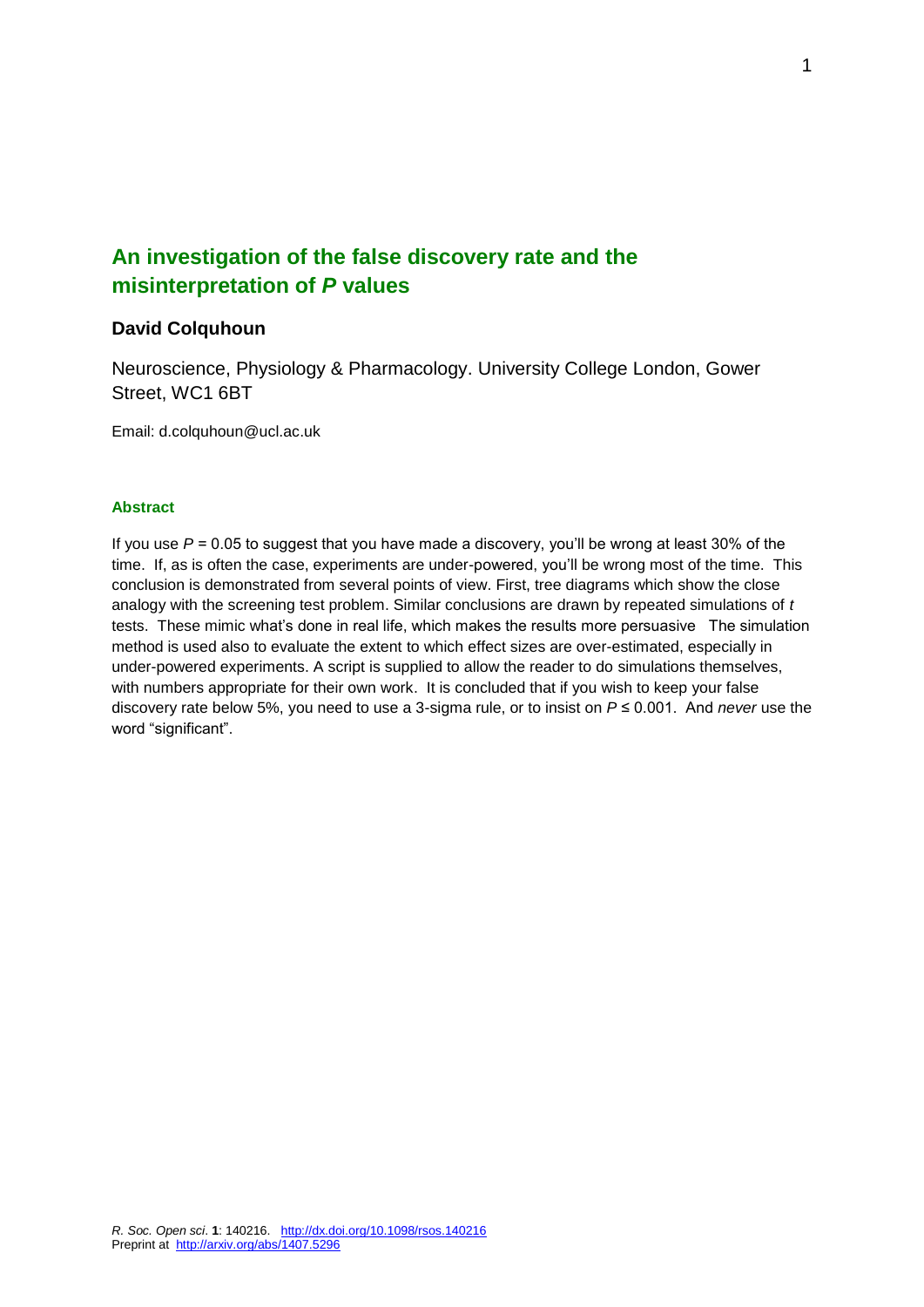*'. • • before anything was known of Lydgate's skill, the judgements on it had naturally been divided, depending on a sense of likelihood, situated perhaps in the pit of the stomach or in the pineal gland, and differing in its verdicts, but not less valuable as a guide in the total deficit of evidence. '*George Eliot (Middlemarch, Chap. 45)

*"The standard approach in teaching, of stressing the formal definition of a p-value while warning against its misinterpretation, has simply been an abysmal failure"*  Sellke *et al*. (2001) `

### **Introduction**

There has been something of a crisis in science. It has become apparent that an alarming number of published results can't be reproduced by other people. That's what caused John Ioannidis to write his now famous paper, [Why Most Published Research](http://www.plosmedicine.org/article/info:doi/10.1371/journal.pmed.0020124)  [Findings Are False](http://www.plosmedicine.org/article/info:doi/10.1371/journal.pmed.0020124) (Ioannidis, 2005). That sounds very strong. But in some areas of science it is probably right. One contribution to this sad state of affairs must be the almost universal failure of biomedical papers to appreciate what governs the false discovery rate.

In 1971, my point of view was that

"*the function of significance tests is to prevent you from making a fool of yourself, and not to make unpublishable results publishable" (Colquhoun, 1971).*

(Now, of course, one appreciates better the importance of publishing all results, whether negative or positive.)

You make a fool of yourself if you declare that you have discovered something, when all you are observing is random chance. From this point of view, what matters is the probability that, when you find that a result is "statistically significant", there is actually a real effect. If you find a "significant" result when there is nothing but chance at play, your result is a false positive, and the chance of getting a false positive is often alarmingly high. This probability will be called *false discovery rate* in this paper. It's also often called the *error rate*.

You can also make a fool of yourself if you fail to detect a real effect, though that is less bad for your reputation.

The false discovery rate is the complement of the *positive predictive value* (PPV) which is the probability that, when you get a "significant" result there is actually a real effect. So, for example, if the false discovery

*R. Soc. Open sci*. **1**: 140216. <http://dx.doi.org/10.1098/rsos.140216> Preprint at<http://arxiv.org/abs/1407.5296>

rate is 70%, the PPV is 30%. The false discovery rate is a more self-explanatory term so it will be preferred here.

If you are foolish enough to define "statistically significant" as anything less than  $P = 0.05$  then. according to one argument (Sellke *et al.*, 2001) ), you have a 29% chance (at least) of making a fool of yourself. Who would take a risk like that? Judging by the medical literature, most people would. No wonder there is a problem.

The problems can be explained easily without using any equations, so equations are confined to the appendix, for those who appreciate their beauty. Before talking about significance tests, it will be helpful to reiterate the problem of false discovery rate in screening tests. Although this has had much publicity recently, it is not widely appreciated that very similar arguments lead to the conclusion that tests of significance are misinterpreted in most of the biomedical literature.

#### **The screening problem**

The argument about false positives in significance testing is closely related to the argument about false positives in diagnostic tests. The latter may be a bit more familiar, so let's deal with it first.

Imagine a test for which 95 percent of people without the condition will be correctly diagnosed as not having it (specificity  $= 0.95$ ). That sounds pretty good. Imagine too, that the test is such that four out of five people with the condition will be detected by this test (sensitivity  $= 0.8$ ). This sounds like a reasonably good test. These numbers are close to those that apply for a rapid screening test for Alzheimer's disease, proposed by Scharre *et al.* (2014). Or, rather, it's a test for [mild](http://www.alzheimers.org.uk/site/scripts/documents_info.php?documentID=120)  [cognitive impairment,](http://www.alzheimers.org.uk/site/scripts/documents_info.php?documentID=120) MCI, which may or may not develop into dementia. It's been proposed that everyone should get dementia screening. Is this sensible? One could argue that even if the test were perfect, screening would be undesirable because there are no useful treatments. But it turns out that the test is almost useless anyway. We need to know one more thing to find the false discovery rate, namely the prevalence of MCI in the population to be screened. For the whole population this is just over 1% (or about 5% for people over 60). Now we can construct the diagram in Fig 1.

If we screen 10,000 people, 100 (1%) will have MCI, and 9,900 (99%) will not. Of the 9,900 people who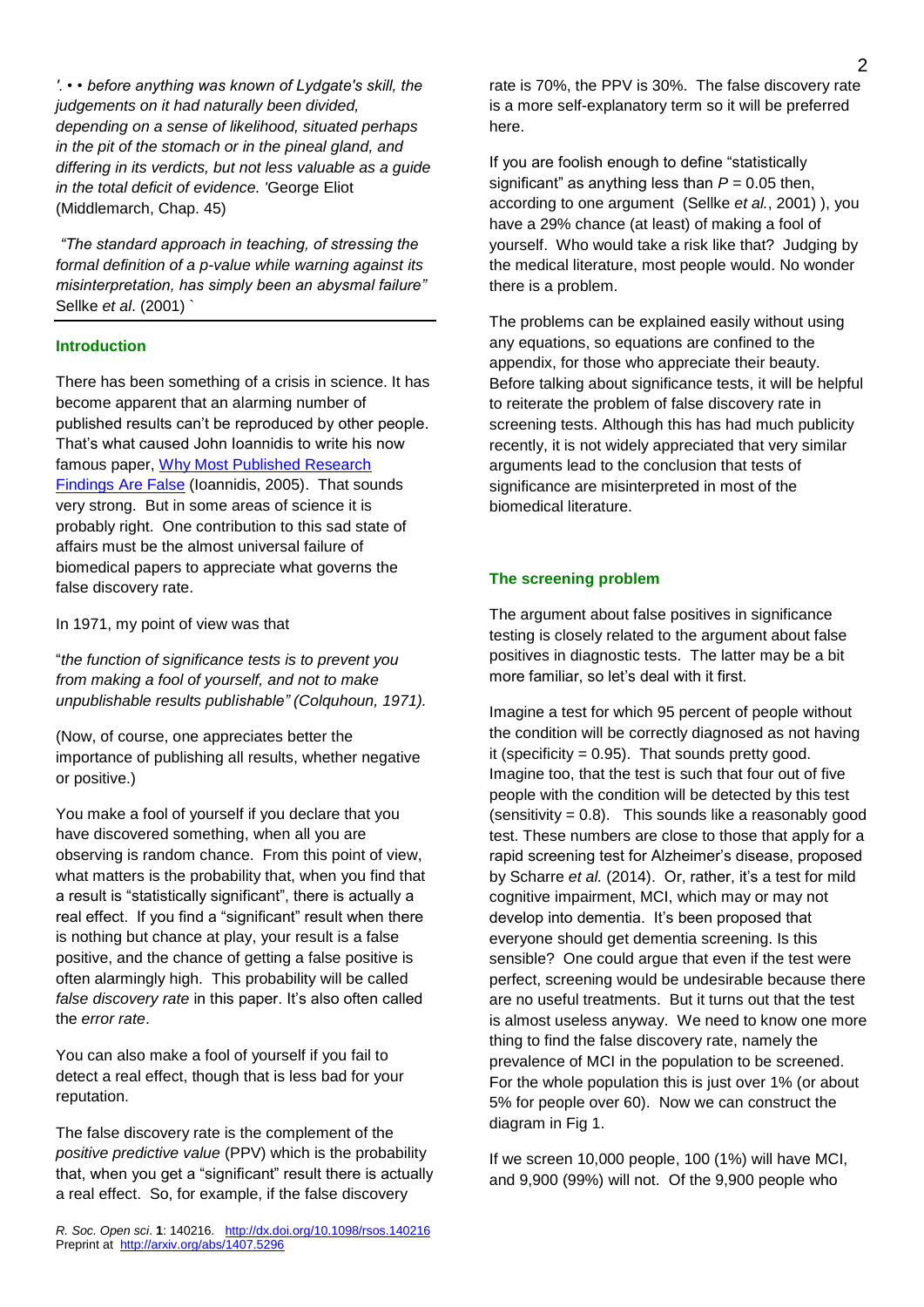don't have MCI, 9,405 (95%) will be cleared, correctly, but 495 (5%) will give, incorrectly, a positive test.



**Figure 1** Tree diagram to illustrate the false discovery rate in screening tests. This example is for a prevalence of 1%, specificity 95% and sensitivity 80%. Out of 10,000 people screened, 495+80 = 575 give positive tests. Of these 495 are false positives so the false discovery rate is 86%.

Of the 100 people who have MCI, 80 (80%) will be detected, and 20 will be missed. So altogether, 495 + 80 = 575 people will test positive, of which 495 are false positives. Of these 495 are false positives so the false discovery rate is  $495/575 = 86\%$ . Thus, if you test positive, the probability that you really do have MCI is only 80/575 = 13.8%. The test had 80% sensitivity and 95% specificity, but it is clearly useless: the false discovery rate of 86% is disastrously high. As pointed out by McCartney (2013), that doesn't seem to be understood by those who urge mass screening.

#### **The significance test problem**

The main reason for discussing screening here was to provide an easily understood introduction to the topic of this paper, the hazards of significance testing.

It is still very common practice to regard  $P = 0.05$  as the cut off between a significant and not-significant result. Of course that is entirely arbitrary, and, in my view, a 5% probability of making a fool of myself is too high. Nevertheless the practice is widespread so let's stick with it for now. The problem turns out to be much worse than a 5% error rate.

First let's get clear exactly what  $P = 0.05$  means. It isn't common to get an accurate answer to that question. It will make life easier if we put the question in terms of a simple example. Suppose that a treatment and a placebo are allocated at random to a group of people. We measure the mean response to each treatment, and wish to know whether or not the observed difference between the means is real (not zero), or whether it could plausibly have arisen by chance. If the result of a significance test is  $P = 0.05$ we can make the following statement

*If there were actually no effect (if the true difference between means were zero) then the probability of observing a value for the difference equal to, or greater than, that actually observed would be P = 0.05. In other words there is a 5% chance of seeing a difference at least as big as we have done, by chance alone.* 

Of course the number will be right only if all the assumptions made by the test were true. Note that the assumptions include the proviso that subjects were assigned randomly to one or the other of the two groups that are being compared. This assumption alone means that significance tests are invalid in a large proportion of cases in which they are used. Here, however, we shall deal only with the perfect case of properly randomized, bias-free tests.

If this *P* value is low enough, it seems reasonable to reject the premise that the difference is zero, and assert that there is a real difference.

At first sight, it might be thought that this procedure would guarantee that you would make a fool of yourself only once in every 20 times that you do a test. But it implies nothing of the sort, and here's why.

Reasonable though the argument above may seem, a bit of thought shows that the question can be put in a different way. Paraphrasing Sellke *et al.* (2001),

"*knowing that the data are 'rare' when there is no true difference is of little use unless one determines whether or not they are also 'rare' when there is a true difference*"

In order to avoid making a fool of yourself you need to know how often you are right when you declare a result to be significant, and how often you are wrong. In this context, being wrong means that you declare a result to be real when the true value of the difference is actually zero, i.e. when the treatment and placebo are really identical. We can call this our false discovery rate, or our false positive rate. This is not 5%, but a lot bigger.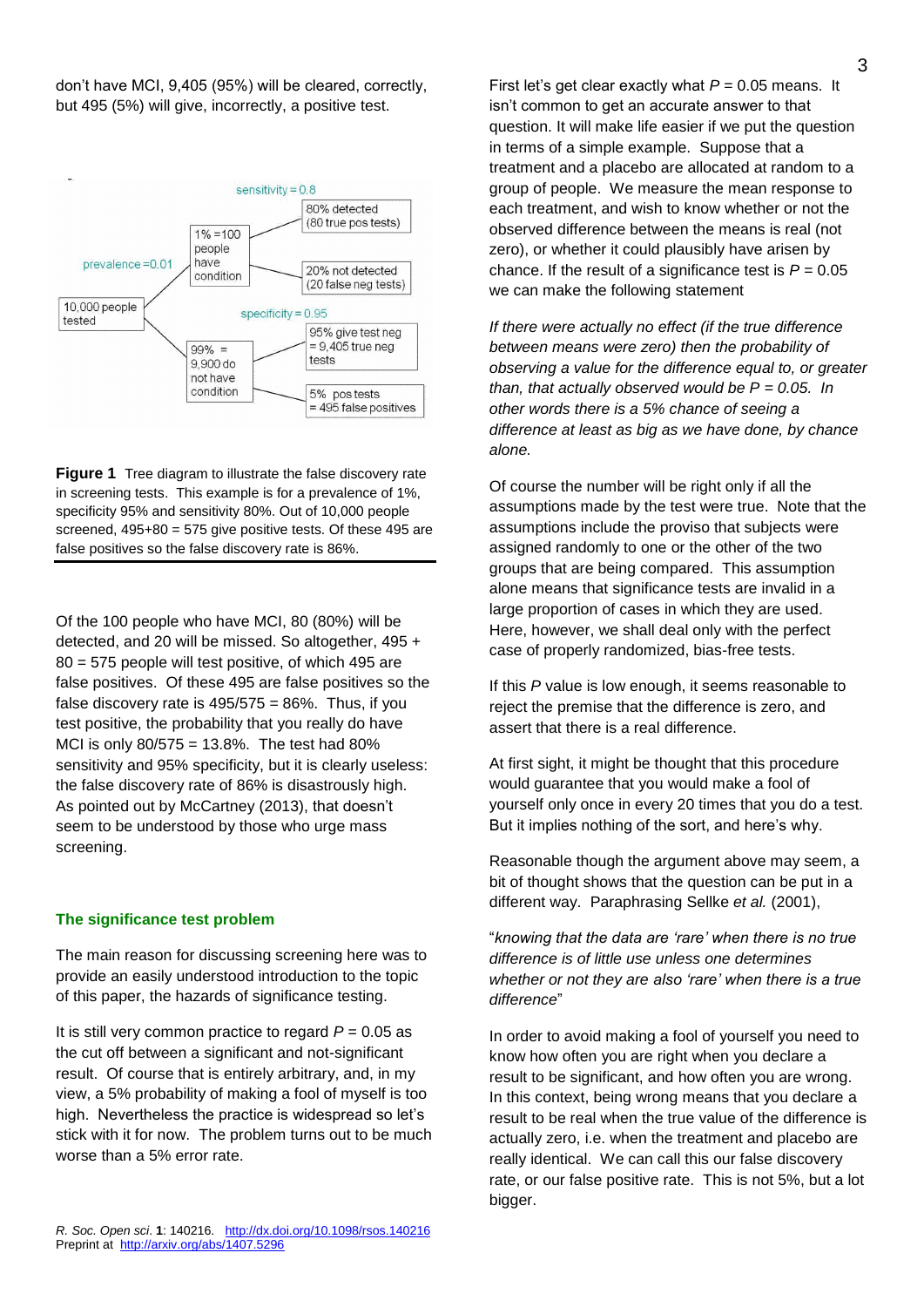At this point I should clarify that this paper is not about multiple comparisons. It's well known that high false discovery rates occur when many outcomes of a single intervention are tested. This has been satirised as the ["jelly bean" problem](http://xkcd.com/882/) [\(http://xkcd.com/882/](http://xkcd.com/882/) ). Despite its notoriety it is still widely ignored. There exist several methods that compensate for the errors that occur as a result of making multiple comparisons. The best known is the Bonferroni correction, but arguably that method sets a criterion that is too harsh, and runs an excessive risk of not detecting true effects (it has low power). In contrast, the method of Benjamini and [Hochberg \(1995\)](http://www.dcscience.net/Benjamini-Hochberg-1995-FDR.pdf) is based on setting a limit on the false discovery rate, and this is generally preferable.

However this paper is not concerned with multiple comparisons. It deals only with the very simplest ideal case. We ask how to interpret a single *P* value, the outcome of a test of significance. All of the assumptions of the test are true. The distributions of errors are precisely gaussian and randomisation of treatment allocations was done perfectly. The experiment has a single pre-defined outcome. The fact that, even in this ideal case, the false discovery rate can be alarmingly high means that there is a real problem for experimenters. Any real experiment can only be less perfect than the simulations discussed here, and the possibility of making a fool of yourself by claiming falsely to have made a discovery can only be even greater than we find in this paper.

The simplest way you can estimate your false discovery rate is very easy to follow.

The classical *P* value does exactly what it says. But it is a statement about what would happen if there were no true effect. That can't tell you about your long-term probability of making a fool of yourself, simply because sometimes there really is an effect. In order to do the calculation we need to know a few more things.

First we need to know the probability that the test will give the right result when there is a real effect. This is called the power of the test. The power depends on the sample size, and on the size of the effect we hope to detect. When calculating sample sizes it is commonly set to 0.8, so when there is a real effect, we'll detect it (declare the result to be 'significant') in 80% of tests. (Clearly it would be better to have 99% but that would often mean using an unfeasibly large sample size.) The power of the significance test is the same thing as the sensitivity of a screening test.

There is one other thing that we need to specify in order to calculate the false discovery rate. We must take a guess at the fraction of tests that we do in which there is a real difference. Of course we can't usually know this, and the value will depend, among other things, on how good we are at guessing what experiments to do.

For example, if the tests were on a series of homeopathic "remedies", none would have a real difference because the treatment pills would be identical with the placebo pills. In this case every test that came out 'significant' would be a false positive so our false discovery rate would be 100%.

More realistically, imagine that we are testing a lot of candidate drugs, one at a time. It's sadly likely that many of them would not work, so let's imagine that 10% of them work and the rest are inactive.

We can work out the consequences of these numbers exactly as we did for the screening problem. This is shown in Fig 2.

Imagine that over a period of time you do 1000 tests. Of these, 100 (10%) will have real effects, and 900 (90%) will be cases where there is no real effect.



**Figure 2** Tree diagram to illustrate the false discovery rate in significance tests. This example considers 1000 tests, in which the prevalence of real effects is 10%. The lower limb shows that with the conventional significance level,  $P = 0.05$ , there will be 45 false positives. The upper limb shows that there will be 80 true positive tests. The false discovery rate is therefore  $45/(45+80) = 36%$ , far bigger than 5%.

If we consider the 900 tests where there is no real effect (the null hypothesis is really true) then, according to the classical theory, 45 tests (5% of them) will be false positives (lower limb in Fig 2). So you might imagine that the false discovery rate is 5%. It isn't, because in order to work out the fraction of positive tests that give the wrong result, we need to know the total number of positive tests.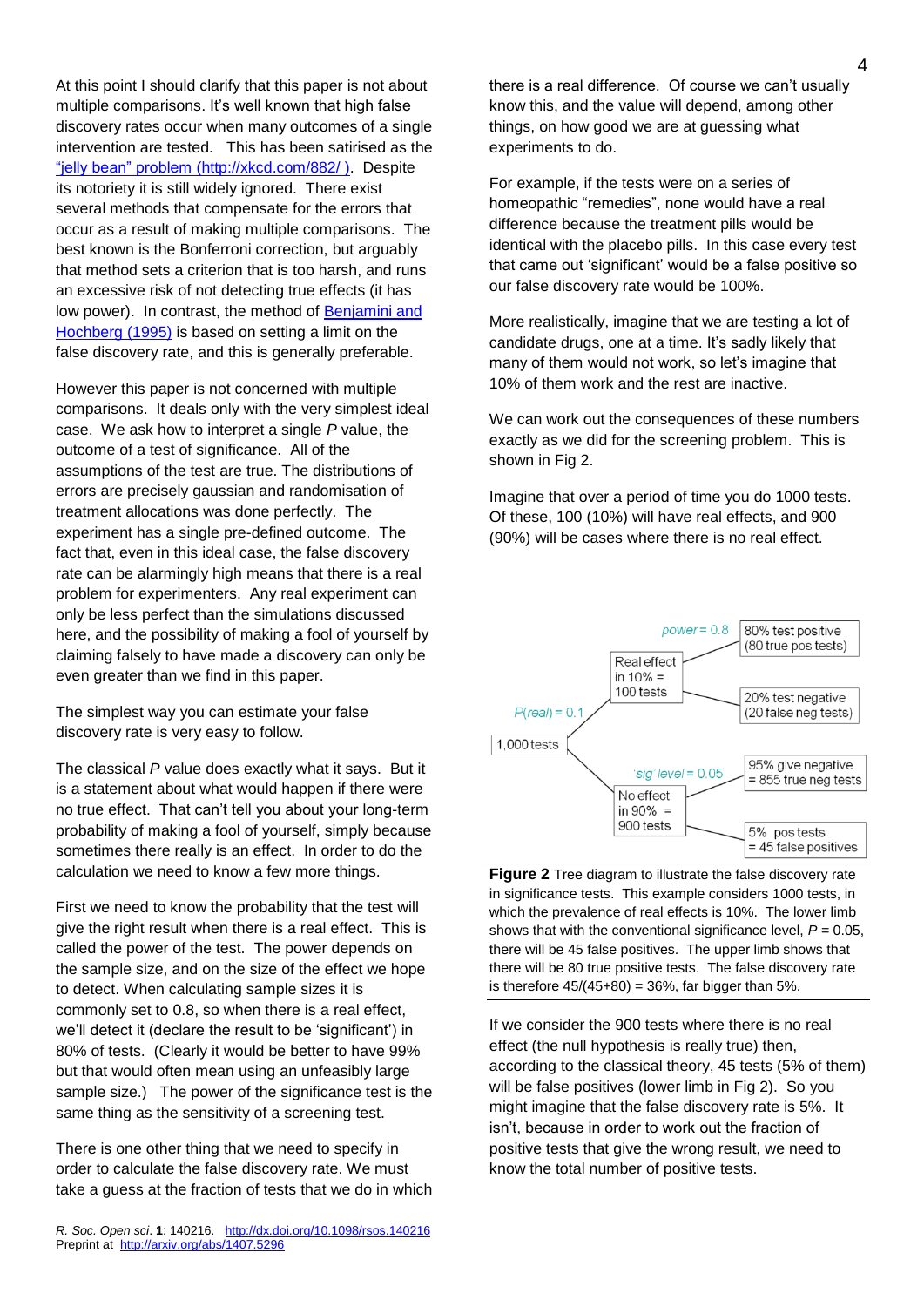To find this we need to look also at the upper limb in Fig 2. In the 100 tests (10%) where there is a real effect (the null hypothesis is false), the effect will be correctly detected in 80 (80%) but 20 tests will fail to detect the effect (false negatives).

Thus the total number of positive tests is  $80 + 45 =$ 125. Of these, 45 are false positives. So In the long run, your chance of making a fool of yourself by declaring a result to be real when it isn't will be 45/125  $= 36\%$ .

This false discovery rate is far bigger than 5%. It may go some way to explain why so many false positive tests corrupt the literature,

The approach that has just been described is sometimes described as Bayesian but notice that all the probabilities that are involved can be expressed in terms of long-run probabilities. It can be regarded as an exercise in conditional probabilities. The description 'Bayesian' is not wrong but it is not necessary.

### **A few more complications**

The argument outlined above is simple. It shows there is a problem, but doesn't provide all the answers. Once we go a bit further, we get into regions where statisticians disagree with each other.

*It is difficult to give a consensus of informed opinion because, although there is much informed opinion, there is rather little consensus. A personal view follows* (Colquhoun, 1971).

An easy way to test these problems is to simulate a series of tests to see what happens in the long run. This is easy to do and a script is supplied (Colquhoun, 2014b), in the R language. This makes it quick to simulate 100,000 *t* tests (that takes about 3.5 min on my laptop). It's convincing because it mimics real life.

Again we'll consider the problem of using a Student's *t*  test to test whether there is a real difference between the means of two groups of observations. For each test two groups of simulated 'observations' are generated as random variables with specified means and standard deviations. The variables are normally distributed, so the assumptions of the *t* tests are exactly fulfilled.

When the true means of both groups are the same, the true mean difference between the means is zero. The distribution of the differences for 100,000 such tests is

*R. Soc. Open sci*. **1**: 140216. <http://dx.doi.org/10.1098/rsos.140216> Preprint at<http://arxiv.org/abs/1407.5296>

shown in Fig 3a. As expected, the average difference is close to zero. In this example each group had 16 observations with a standard deviation of 1 for both group, so the standard deviation for each mean (the standard error) is  $1/\sqrt{16}$  = 0.25, and the standard deviation of the difference between them is  $\sqrt{(0.25)^2 + 1}$  $(0.25^2) = 0.354$ . If the observations follow a normal (gaussian) distribution, and we use  $P = 0.05$  as the threshold for 'significance', then we find that 5% of the tests will be 'significant', and all of these are false positives. This is all we need to know for the classical approach.

The distribution of the 100,000 *P* values generated is shown in Fig 3b: 5% of them (5000 values) are indeed below  $P = 0.05$ , but note that the distribution is flat (in statisticians' jargon, the distribution of *P* values under the null hypothesis is uniform). So there is the same number of *P* values between 0.55 and 0.6, and in every other interval of the same width. This means that *P* values are not at all reproducible: all values of *P* are equally likely.



**Figure 3** Results of 100,000 simulated *t* tests, when the null hypothesis is true. The test looks at the difference between the means of two groups of observations which have identical true means, and a standard deviation of 1. Fig. 3a shows the distribution os the 100,000 'observed' differences between means (it is centred on zero and has a standard deviation of 0.354). Fig 3b shows the distribution of the 100,000 *P* values. As expected. 5% of the tests give (false) positives ( $P \le 0.05$ ), but the distribution is flat (uniform).

In order to complete the picture we need to consider also what happens when there is a real difference between the means. Suppose that the treatment group has a true mean that is greater than that of the control group by 1, so the true mean difference between groups is 1. The distributions of observations for control (blue) and treatment (red) groups are shown in Fig 4a.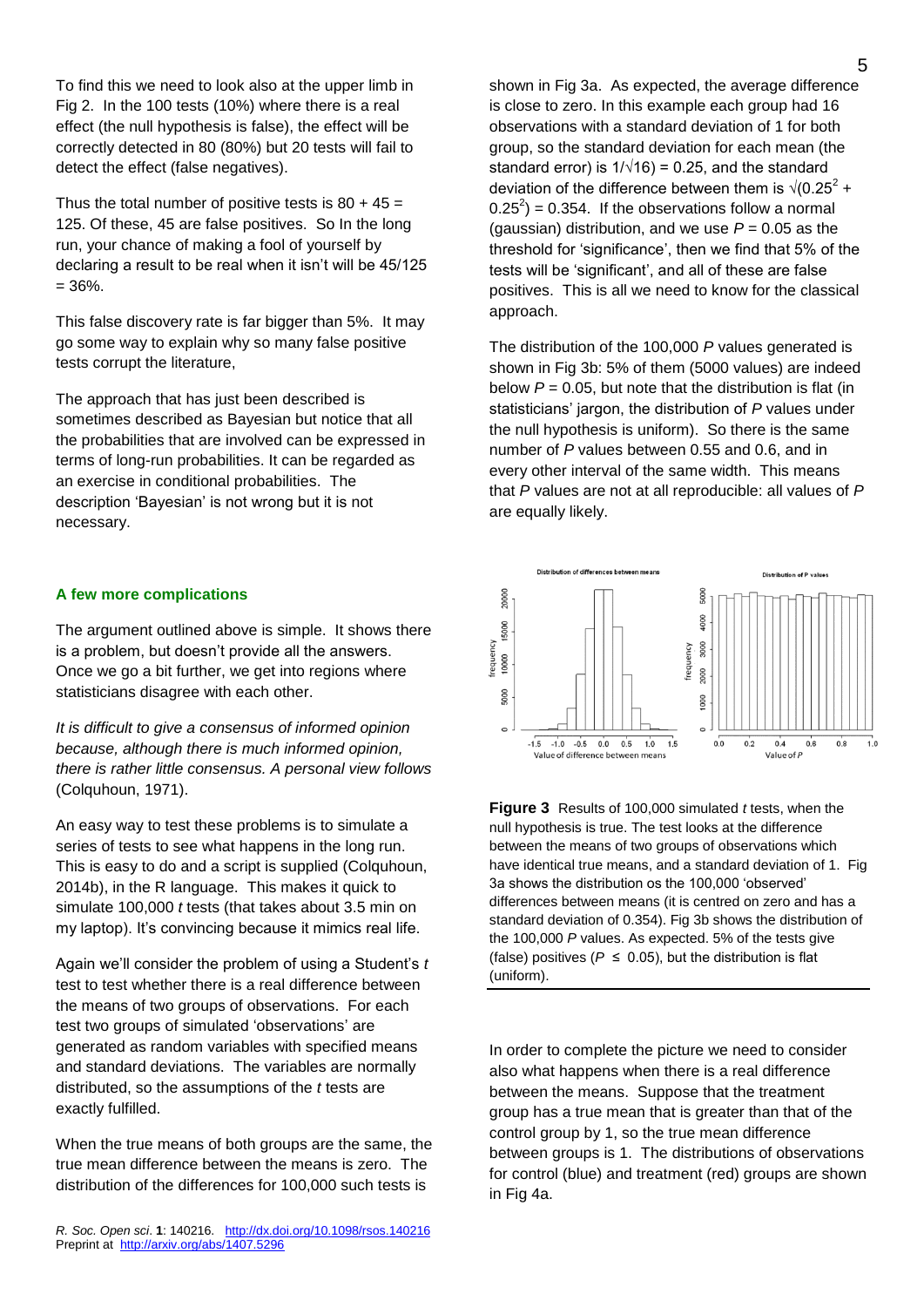

**Figure 4** The case where the null hypothesis is *not* true. Simulated *t* tests are based on samples from the postulated true distributions shown: blue = control group,  $red =$ treatment group. The observations are supposed to be normally distributed with means that differ by one standard deviation, as shown in in Fig 4a. The distributions of the means of 16 observations are shown in Fig 4b.

We've supposed that both groups have the same standard deviation, set to 1 in this example. (The exact numbers are not critical –the results will apply to any case where the true difference between means is one standard deviation.) The distributions for control and treatment groups show considerable overlap, but the means of 16 observations are less scattered. Their standard deviation is  $1/\sqrt{16} = 0.25$ .



**Figure 5** Results of 100,000 simulated *t* tests in the case where the null hypothesis is *not* true, but as shown in Fig 4. Fig 5a shows the distribution of the 100,000 'observed' values for the differences between means of 16 observations test looks. It has a mean of 1, and a standard deviation of 0.354. Fig 5b shows the distribution of the 100,000 *P* values: 78% of them are equal to or less than 0.05 (as expected form the power of the tests).

The overlap is not huge. In fact the sample size of 16 was calculated to make the power of the test close to 0.8, so about 80% of real differences should be detected.

Fig 5a shows that the 'observed' differences are indeed centred around 1. Fig 5b shows that the number of *P* values that are equal to, or less than, 0.05, is 78%, as expected from the calculated power, 0.78 (there is a power calculator at <http://www.stat.ubc.ca/~rollin/stats/ssize/n2.html> ). In other words, 78% of tests give the correct result.

If we look at the average effect size for all those 'experiments' for which  $P \le 0.05$ , it is 1.14 rather than 1.0. The measured effect size is too big (see Fig 7), and this happens because experiments that have, by chance, a larger than average effect size are more likely to be found 'significant' than those that happen to have small effect size.

### **The false discovery rate in the simulated** *t* **tests**

In order to work out the long-term chance of making a fool of yourself, we must postulate the fraction of experiments that we do where there is a true effect (e.g. a true difference between means in the simulations just described). This has already been done in a simple way in the tree diagram, in Figure 2. It is the equivalent of the prevalence in the screening example. Similar inferences can be made from the simulations. For the tree diagram we considered the case where 10% of all the experiments we do have real effects and 90% have no effects. We can take 90% of the simulations that had no true effect (Fig 3) and combine them with 10% of the simulations for which there was a true effect (Figs 4, 5). In 100,000 simulations, there are 5000 (5%) of false positives (*P* ≤ 0.05) in Fig 3, and in Fig 5 there are 78,000 (78%) of (true) positives. Combining these gives  $0.9 \times 5,000 +$ 0.1 × 78,000 = 12,300 positive tests (*i.e*. those with *P* ≤ 0.05), of which 5,000 are false positives. Therefore, if a positive test is observed, the probability that it is a false positive is  $(0.9 \times 5,000)$  / 12,300 = 0.36.

Thus, you make a fool of yourself 36% of the time in this case, as inferred from the tree diagram in Fig 2. The false discovery rate is 36%, not 5%. The appendix shows how this number can be calculated from an equation, but there is no need for an equation to get the result. The R script (Colquhoun, 2014b) can be used to do simulations with your own numbers.

If we use a different postulate about the fraction of experiments in which there is no real effect, we get a

6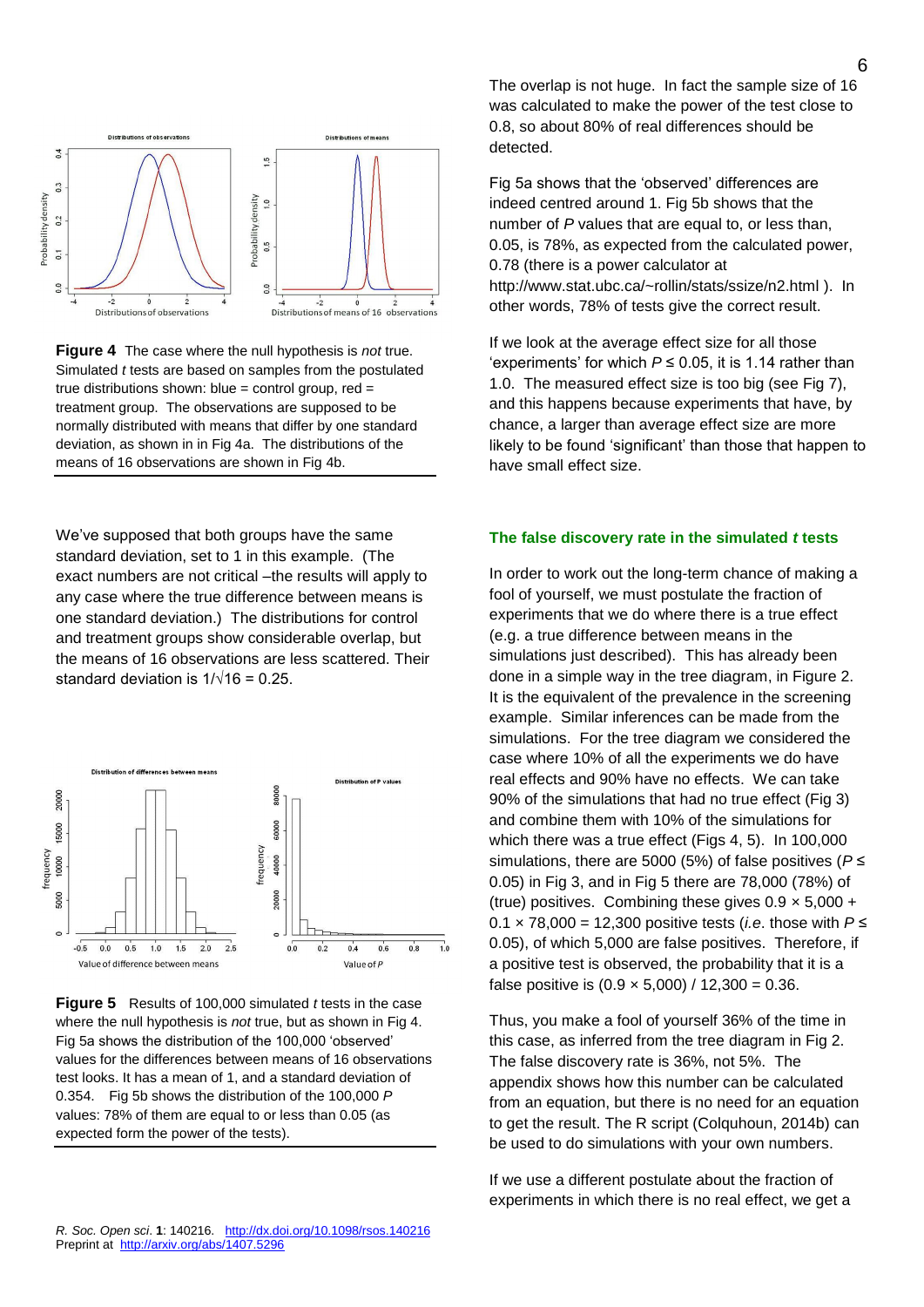different result. For example, if we assume that there is a real effect in half the experiments we do, rather than in 10% of them, the example just used, only 6% of tests would be false positives, not much different from the *P* value of 0.05. So in this particular case there seems to be no problem. This doesn't get us off the hook, though, for three reasons. One reason is that there is no reason to think that half the tests we do in the long run will have genuine effects. Another reason is connected with the rather subtle question of whether or not we should include  $P \le 0.05$  in the calculation. when we have observed  $P = 0.05$ . The third reason is that underpowered studies show a false discovery bigger than 0.05 even when there are 50% of experiments with genuine effects. These questions will be considered next.

Notice that if every experiment we ever did had a genuine effect then all positive tests would be correct and the false discovery rate would be zero. Notice also that the tree diagram shows that 98% of negative tests give the right result: false negatives are rare. But that's not surprising because 90% of tests there really is no effect, so there's a good chance that a negative test will be right. If there were no real effects at all, as in the homeopathic example, then 100% of negative tests would be right.

### **Underpowered studies**

The case just described is unusually good. In practice many published results have a power far less than 0.8. Values around 0.5 are common, and 0.2 is far from rare. Over half a century ago, Cohen (1962) found

*" . . . that the average power (probability of rejecting false null hypotheses) over the 70 research studies was 0.18 for small effects, 0.48 for medium effects, and 0.83 for large effects.*"

He was talking about social psychology. He was largely ignored, despite the fact that many papers appeared in the statistical literature that discussed the problem.

Half a century later, Button *et al.* (2013) said

*"We optimistically estimate the median statistical power of studies in the neuroscience field to be between about 8% and about 31%"*

This is disastrously low. It is no better than it was 50 years ago. That's because many effects are quite small, and inadequate sample sizes are used, and

because the warnings of statisticians have been ignored.

We can easily look at the consequences of low power either from tree diagrams as in Fig 2, or by simulating many *t* tests. The examples of *t* tests shown in Figs 3 – 5 were simulated with 16 observations in each group. That was enough to give a power of 0.78, close to the value often used in the design of clinical trials. If we use only 8 observations in each group, the power of the test falls to 0.46 and with 4 observations in each group, the power is only 0.22, so there is only a 22% chance of detecting a real effect when it's there. Sadly values like these, though obviously unsatisfactory, are only too common.

The distribution of the 'observed' *P* values for a power of 0.22 is shown in Fig 6. It's far more spread out than in Fig. 5b, with only 22% of *P* values equal to or less than 0.05, as would be expected from the power of the tests. If a 'significant' test occurs, the next test will be 'not significant' in 78% of cases. Again we see that *P* values are not at all reproducible. The fact that the *P* value will often differ greatly when the experiment is repeated is sometimes used as a criticism of the whole *P* value approach. In fact it's to be expected and the conventional tests do exactly what it says on the tin. This phenomenon is illustrated graphically in the *Dance of the P Values*

[\(http://www.youtube.com/watch?v=ez4DgdurRPg](http://www.youtube.com/watch?v=ez4DgdurRPg) )



**Figure 6.** Distribution of 100,000 *P* values from tests like those in Fig 5, but with only 4 observations in each group, rather than 16. The calculated power of the tests is only 0.22 in this case, and it's found, as expected, that 22% of the *P* values are equal to or less than 0.05.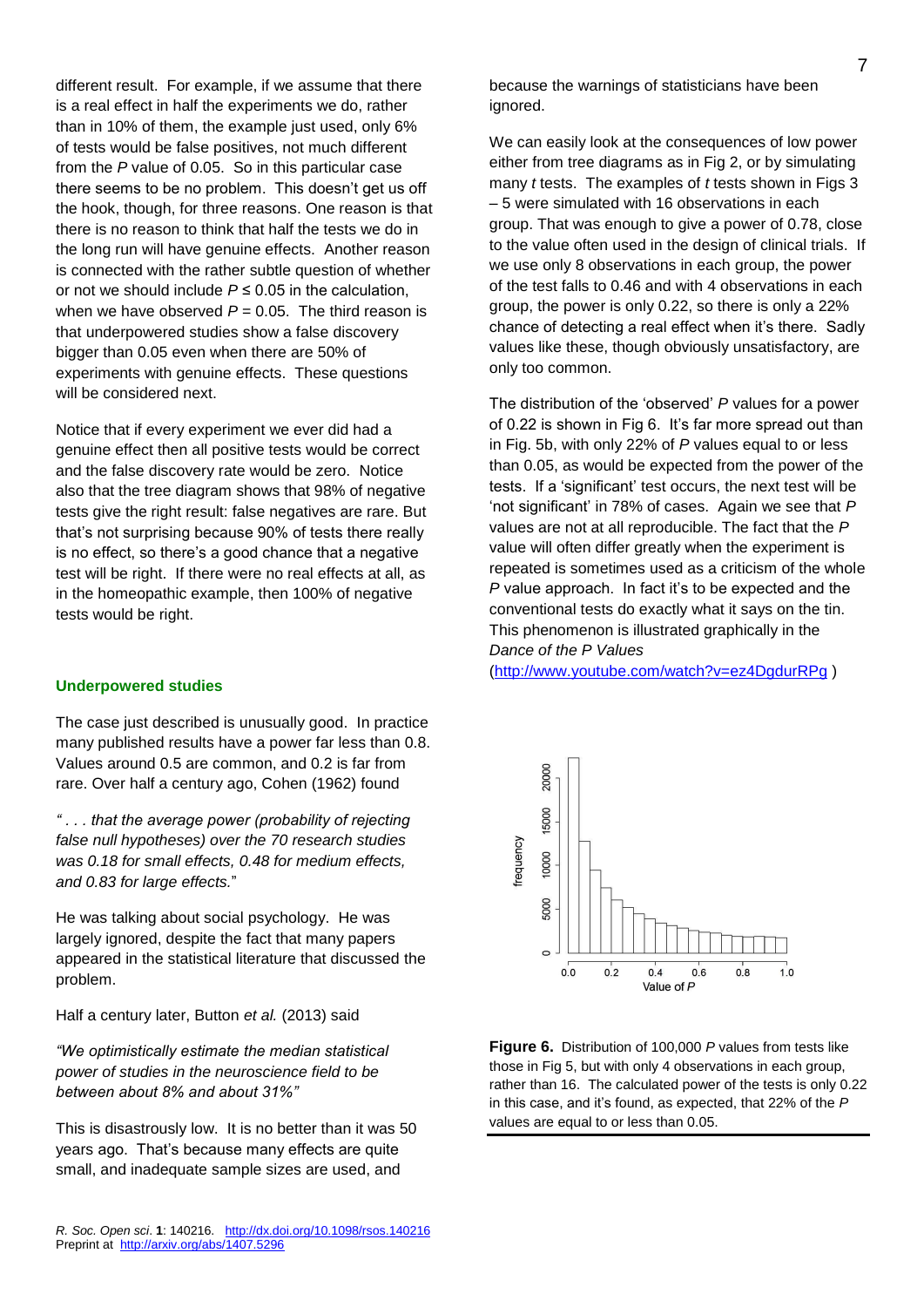#### *The inflation effect*

If you do manage to get a positive 'significant' difference ( $P \le 0.05$ ) with a power of 0.46, and you look at the size of the effect for those results for that are 'significant', it comes out as about 1.4. And with a power of 0.22 it comes out as about 1.8 (both are bigger than the true difference between means of 1.0). In other words, not only do you mostly fail to detect the true effect, but even when you do (correctly) spot it, you get its size wrong. The inflation effect gets really serious when the power is low. The estimated effect size is almost twice its true value with a power around 0.2. That's because the test is more likely to be positive in the small number of experiments that show a larger than average effect size. The effect inflation, as a function of power (or of the number of observations in each group), is plotted in Fig 7.

There is no simple way to calculate the size of the effect inflation, but the R script (Colquhoun, 2014b) allows you to estimate the effect inflation for numbers that are appropriate for your problem



**Figure 7** The average difference between means for all tests that came out with *P* ≤ 0.05. Each point was found from 100,000 simulated *t* tests, with data as in Fig 4. The power of the tests was varied by changing the number, *n*, of 'observations' that were averaged for each mean. This varied from  $n = 3$  (power = 0.157) for the leftmost point, to  $n$  $= 50$  (power  $= 0.9986$ ) for the rightmost point. Intermediate points were calculated with *n* = 4, 5, 6, 8, 10, 12, 14, 16 and 20.

Most seriously of all though, your chance of making a fool of yourself increases enormously when

experiments are underpowered. Even in the best case, where half your experiments have a true effect, you'll make a fool of yourself by claiming an effect is real when it's not in about 10% of cases for a power of 0.5 (sample size of  $n = 8$  in the simulations), and in 20% of tests for a power of 0.2 ( $n = 4$  in the simulations). If only 10% of your experiments have a true effect, as illustrated in Figure 2, you'll make a fool of yourself in almost 50% of cases when the power is about 0.5, and in a staggering 70% of cases when the power is only 0.2.

The spreadsheet with the results for simulated *t* tests, and the R programme that allows you to run them yourself, are available (Colquhoun, 2014b).

#### **Two more approaches**

It is already clear that if you use  $P = 0.05$  as a magic cut off point, you are very likely to make a fool of yourself by claiming a real effect when there is none. This is particularly the case when experiments are underpowered. In every case we've looked at so far, the probability of incorrectly declaring an effect to be real has been greater than 5%. It's varied from 6% to a disastrous 70%, depending on the power of the test, and depending on the proportion of experiments we do over a lifetime in which there is a real effect: the smaller this proportion, the worse the problem.

It's easy to see why this happens. If many of the tests you do have no real effect then the large number of false positives they generate overwhelms the number of true positives that come from the small number of experiments where there is a genuine effect.

All the results so far have referred to conventional tests of significance in which you claim to have discovered a real effect when you observe *P* ≤ 0.05 (or some other specified value). The results are already alarming. But there is another subtlety to be considered.

### *What happens if we consider P = 0.05, rather than P ≤ 0.05 ?*

One conventionally declares a result to be 'significant' if *P* is equal to *or less than* 0.05 (or some other specified value). Thus  $P = 0.047$  would be described as "significant" in the classical Fisherian method. Some statisticians would say that, once you have observed, say,  $P = 0.047$ , that is part of the data so we should not include the *or less than* bit. That is indisputable if we are trying to interpret the meaning of a single test that comes out with  $P = 0.047$ . To

*R. Soc. Open sci*. **1**: 140216. <http://dx.doi.org/10.1098/rsos.140216> Preprint at<http://arxiv.org/abs/1407.5296>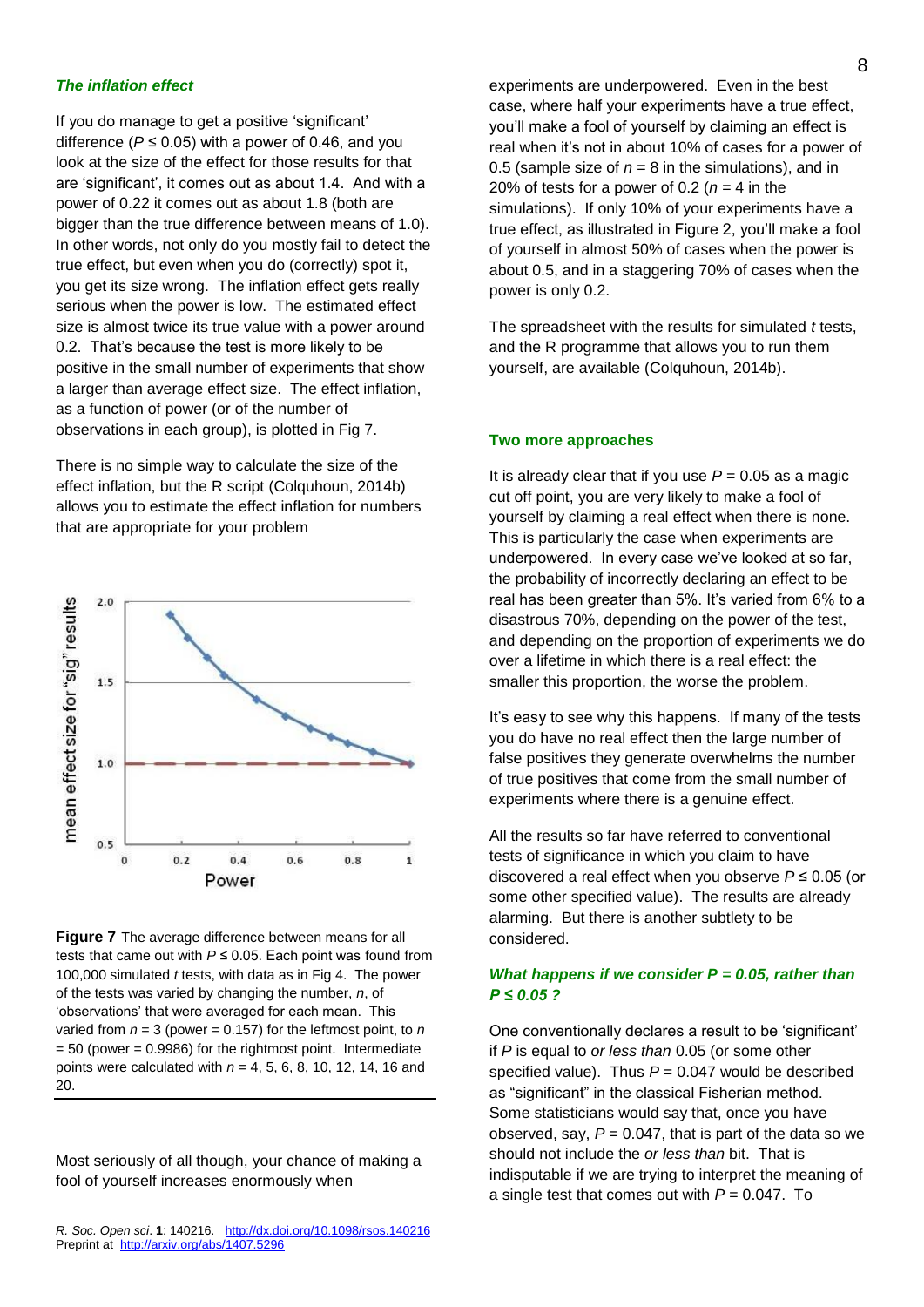interpret this we need to see what happens in an imaginary series of experiments that all come out with *P* near to 0.05.

It's easy to see what happens by using repeated simulations of *t* tests, as above, but this time we restrict attention to only those tests that come out close to 0.05. We run the same simulations as before, but rather than looking at all experiments for which *P* is 0.05 *or less*, we confine our attention to only those experiments that come out with a *P* value between 0.045 and 0.05. Arguably, this is what we need to do in order to interpret a single experiment that produces  $P = 0.047$ .

When we run the simulations for tests with reasonable power (a sample size of *n* = 16, giving power near to 80%, as in Figs  $2 - 5$ ), when there is a real effect of the size illustrated in Fig 4, we find that out of 100,000 tests, 1424 come out with a *P* value between 0.045 and 0.05 (true positives). And when we run the simulations again, with no real effects (the true mean difference between treatment and control and control is zero), we find that 511 tests come out with a *P* value between 0.045 and 0.05 (false positives). So there are 1935 positive tests, of which 511 (26%) are false positives. This is the most optimistic case, in which the power is adequate and it's assumed that half your experiments have a true effect and half didn't.

Thus, if you observe a *P* value close to 0.05 and declare that you've discovered a real effect, you'll make a fool of yourself 26% of the time, even in the most optimistic case.

Interestingly, this percentage doesn't change much when tests are underpowered (it's already a disastrously high false discovery rate).

If we look at the case where most (90%) of experiments have no real effect, as in Fig 2, the outcome gets even worse. If we look at only those experiments that give a *P* value between 0.045 and 0.05 we find that in 76% of these 'just significant' experiments, there was in fact no real effect: the null hypothesis was true. Again, this number is almost independent of power.

The outcome is that if you declare that you've made a discovery when you observe a *P* value close to 0.05, you have at the least a 26% chance of being wrong, and often a much bigger chance. Yet many results get published for which the false discovery rate is at least 30%. No wonder there is a problem of reproducibility.

These statements refer only to tests that come out close to 0.05, so they don't tell you about the number

*R. Soc. Open sci*. **1**: 140216. <http://dx.doi.org/10.1098/rsos.140216> Preprint at<http://arxiv.org/abs/1407.5296>

of times you make a fool of yourself over a lifetime (not all your results will be close to 0.05), but they do indicate that observation of *P* close to 0.05 tells you remarkably little about whether or not you've made a discovery.

### **Berger's approach**

In order to do these calculations we've had to postulate the prevalence of tests that we do in which there is in fact a genuine effect (null hypothesis untrue). We have seen that even in the most optimistic case, in which prevalence is 0.5, the false discovery rate is alarmingly high. A Bayesian would refer to the prevalence as the prior probability that there is a real effect. There is no need to describe it in this way. It's a normal frequentist probability, which could, in principle, be estimated by sufficiently rigorous tests.

The problem with asking a Bayesian about what to do is that you may get as many different answers as there are Bayesians. James Berger devised an ingenious solution to this problem (Berger & Sellke,.1987; Sellke *et al*., 1981). He gave a result that applies regardless of what the shape of the prior distribution might be. In effect, it chooses the prior distribution that is most favourable to the hypothesis that there is a real effect. Using this one can calculate the minimum false discovery rate that corresponds to any observed *P* value. For  $P = 0.05$  the false discovery rate calculated in this way is 0.289. This is a minimum value. It means that if you observe a *P* value that is close to 0.05, there is at least a 29% chance that there is in fact no real effect. This result is quite close to the false discovery rates that were inferred from the simulated *t* tests above, when we confined our attention to experiments that gave *P* values between 0.045 and 0.05. More information is given in the Appendix.

If you believe that it's unacceptable to make a fool of yourself 30% of the time, what should you do? According to Berger's approach, a *P* value close to 0.001 corresponds to a false discovery rate of 1.84 percent (see appendix). If you believe that it's tolerable to take a 1.8 percent risk of making a fool of yourself, then you don't claim to have discovered a real effect in an experiment that gives *P* bigger than 0.001.

This procedure amounts roughly to adopting a 3-sigma policy, rather than a 2-sigma rule. Two standard deviations from the mean excludes about 5% of the area under a normal distribution (2.5% in each tail),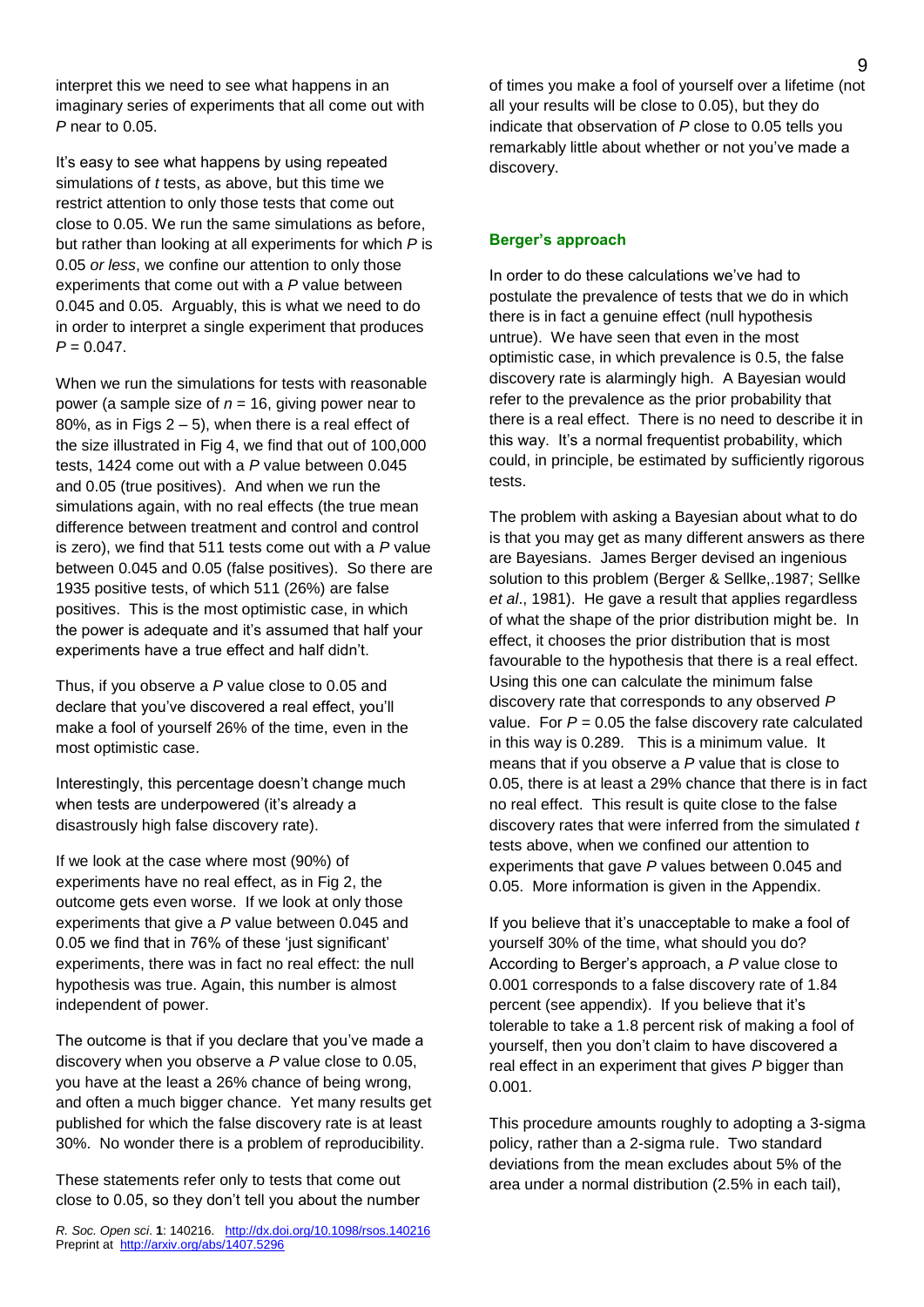and that's what happens when you use  $P = 0.05$ . Three standard deviations from the mean excludes 0.27% of the area. Berger's calibration suggests that *P* = 0.0027 corresponds to a false discovery rate of 0.042, not far from the 0.05 level that is customarily abused.

#### **Is the argument Bayesian?**

The way that you predict the risk of getting a false positive is often described as being an application of Bayes' theorem. There is a fascinating argument among statisticians about the practical use of Bayes' theorem. The argument started after Bayes' results were published in 1764, and it rages on still. One of the controversial bits about using Bayesian methods is the necessity to abandon the easy definition of probability as a long run frequency, and instead to consider it as subjective betting odds. The other is the need to specify how strong your belief in the outcome is *before* the experiment is done (a prior probability), an exercise that can come dangerously close to feeding your prejudices into the result.

Luckily, though, it isn't necessary to get involved in any of these subtleties.

I maintain that the analysis here may bear a formal similarity to a Bayesian argument, but is free of the more contentious parts of the Bayesian approach. The arguments that I have used contain no subjective probabilities, and are an application of obvious rules of conditional probabilities.

The classical example of Bayesian argument is the assessment of the evidence of the hypothesis that the earth goes round the sun. The probability of this hypothesis being true, given some data, must be subjective since it's not possible to imagine a population of solar systems, some of which are heliocentric and some of which are not. The solar system is either heliocentric or not: it can't be 95% heliocentric.

One can similarly argue that an individual drug either works or it doesn't (disregarding some obvious assumptions that underlie that statement). But the need for subjective probabilities vanishes if we think of a lifetime spent testing a series of drugs, one at a time, to see whether or not their effects differ from a control group. It's easy to imagine a large number of candidate drugs some of which are active (fraction *P*(*real*) say) , some of which aren't. So the prevalence (or prior, if you must) is a perfectly well-defined probability, which could be determined with sufficient

*R. Soc. Open sci*. **1**: 140216. <http://dx.doi.org/10.1098/rsos.140216> Preprint at<http://arxiv.org/abs/1407.5296>

effort. If you test one drug at random, the probability of it being active is *P*(*real*). It's no different from the probability of picking a black ball from an urn that contains a fraction *P*(*real*) of black balls. to use the statisticians' favourite example.

That way of looking at the problem is exactly analogous with the case of screening tests, which certainly does not necessitate subjective probabilities

#### **Conclusions: what can be done?**

All of the approaches above suggest that if you use *P*  $= 0.05$  as a criterion for claiming that you have discovered an effect you'll make a fool of yourself at least 30% of the time. This alone implies that many published claims are not true.

It's important to notice that the calculations described here are the most optimistic view possible. They apply to properly designed tests in which treatments are randomly allocated to groups, there is no bias (e.g. assessments are blinded) and all negative results are published. It is also assumed that there is a single pre-specified outcome, so there is no problem arising from multiple comparisons. In real life, such perfect experiments are rare. It follows that 30% is very much a minimum for the proportion of published experiments which wrongly claim to have discovered an effect. To that extent, Ioannidis' assertion that "most published research findings are false" seems to be not unduly alarmist.

The blame for the crisis in reproducibility has several sources.

One of them is the self-imposed [publish-or-perish](http://www.theguardian.com/science/2011/sep/05/publish-perish-peer-review-science)  [culture](http://www.theguardian.com/science/2011/sep/05/publish-perish-peer-review-science) (Colquhoun, 2011), which values quantity over quality, and which has done enormous harm to science.

The mis-assessment of individuals by silly bibliometric methods has contributed to this harm. Of all the proposed methods, ['altmetrics' is demonstrably the](http://www.dcscience.net/?p=6369) most idiotic Colquhoun & Plested, (2014a), Yet [some](http://www.dcscience.net/?s=QMUL)  [vice-chancellors](http://www.dcscience.net/?s=QMUL) have failed to understand that (Colquhoun, 2013b)

Another cause of problems is scientists' own vanity, which leads to the PR department issuing disgracefully [hyped up press releases.](http://www.dcscience.net/?p=156) (Colquhoun, 2013c)

In some cases, the abstract of a paper even states that a discovery has been made when the data say the opposite. This sort of spin is common in the quack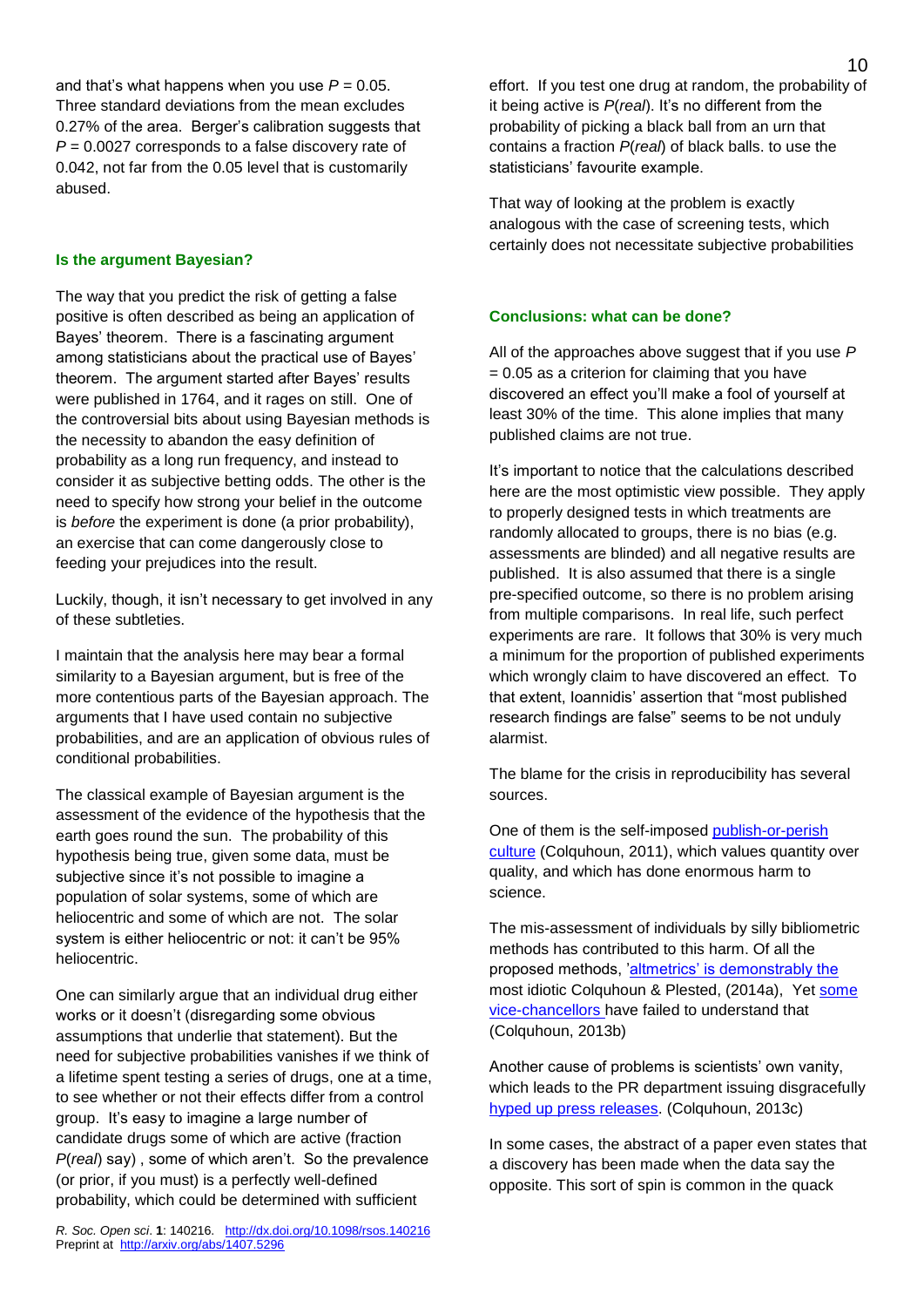world. Yet referees and editors get taken in by the ruse (e.g. see a [study of acupuncture:](http://www.dcscience.net/?p=4439) Colquhoun, 2013a).

The reluctance of many journals (and many authors) to publish negative results biases the whole literature in favour of positive results. This is so disastrous in clinical work that a pressure group has been started; [altrials.net](http://www.alltrials.net/) "All Trials Registered: All Results Reported".

Yet another problem is that it has become very hard to get grants without putting your name on publications to which you have made little contribution. This leads to exploitation of young scientists by older ones (who fail to set a good example). It has led to a slave culture in which armies of post doctoral assistants are pushed into producing more and more papers for the glory of the boss and the university, so they don't have time to learn the basics of their subject (including statistics). [Peter Lawrence](http://www.dcscience.net/?p=186) (2007) has set out the problems in *The Mismeasurement of Science*.

And, most pertinent to this paper, a widespread failure to understand properly what a significance test means must contribute to the problem.

Here are some things that can be done.

- Notice that all statistical tests of significance assume that the treatments have been allocated at random. This means that application of significance tests to observational data, e.g. epidemiological surveys of diet and health, is not valid. You can't expect to get the right answer. The easiest way to understand this assumption is to think about randomisation tests (which should have replaced *t* tests decades ago, but which are still rarely used). There is a simple introduction in *[Lectures on Biostatistics](http://www.dcscience.net/Lectures_on_biostatistics-ocr4.pdf)* (Colquhoun. 1971, chapters 8 and 9). There are other assumptions too, about the distribution of observations, independence of measurements), but randomisation is the most important.
- Never, *ever*, use the word "significant" in a paper. It is arbitrary, and, as we have seen, deeply misleading. Still less should you use "almost significant", "tendency to significant" or any of the hundreds of similar circumlocutions listed by Matthew Hankins (2013) on his *[Still](http://mchankins.wordpress.com/2013/04/21/still-not-significant-2/)  [not Significant](http://mchankins.wordpress.com/2013/04/21/still-not-significant-2/)* blog.
- If you do a significance test, just state the *P* value and give the effect size and confidence intervals. But be aware that 95% intervals may be misleadingly narrow, and they tell you nothing whatsoever about the false discovery rate. Confidence intervals are just a better way of presenting the same information that you get from a *P* value.
- Observation of a *P* value close to 0.05 means nothing more than 'worth another look'. In practice, one's attitude will depend on weighing the losses that ensue if you miss a real effect against the loss to your reputation if you claim falsely to have made a discovery.
- Do some rough calculations of the sample size that might be needed to show a worthwhile effect, Underpowered studies still abound and contribute to both high false discovery rates and effect-size inflation.
- If you want to avoid making a fool of yourself too often, don't regard anything bigger than *P*  < 0.001 as a demonstration that you've discovered something. Or, slightly less stringently, use a three-sigma rule.

Similar conclusions have been reached, for similar reasons, by many others, e.g. Sterne & Davey Smith (2001) and Valen Johnson (2013). But they have been largely ignored by authors and editors. One exception to that is genome-wide association studies, which were notorious for false positive associations in the early days, but which have now learned the statistical lesson (e.g. Bush & Moore, 2012) Nevertheless, the practice of labelling a difference between two values with an asterisk, and saying it's a discovery is still rampant in the biomedical literature. No wonder so much of it is wrong.

One must admit, however reluctantly, that despite the huge contributions that Ronald Fisher made to statistics, there is an element of truth in the conclusion of a perspicacious journalist

*"The plain fact is that 70 years ago Ronald Fisher gave scientists a mathematical machine for turning baloney into breakthroughs, and °flukes into funding. It is time to pull the plug".* [Robert Matthews](http://www2.isye.gatech.edu/~brani/isyebayes/bank/pvalue.pdf) Sunday Telegraph, 13 September 1998.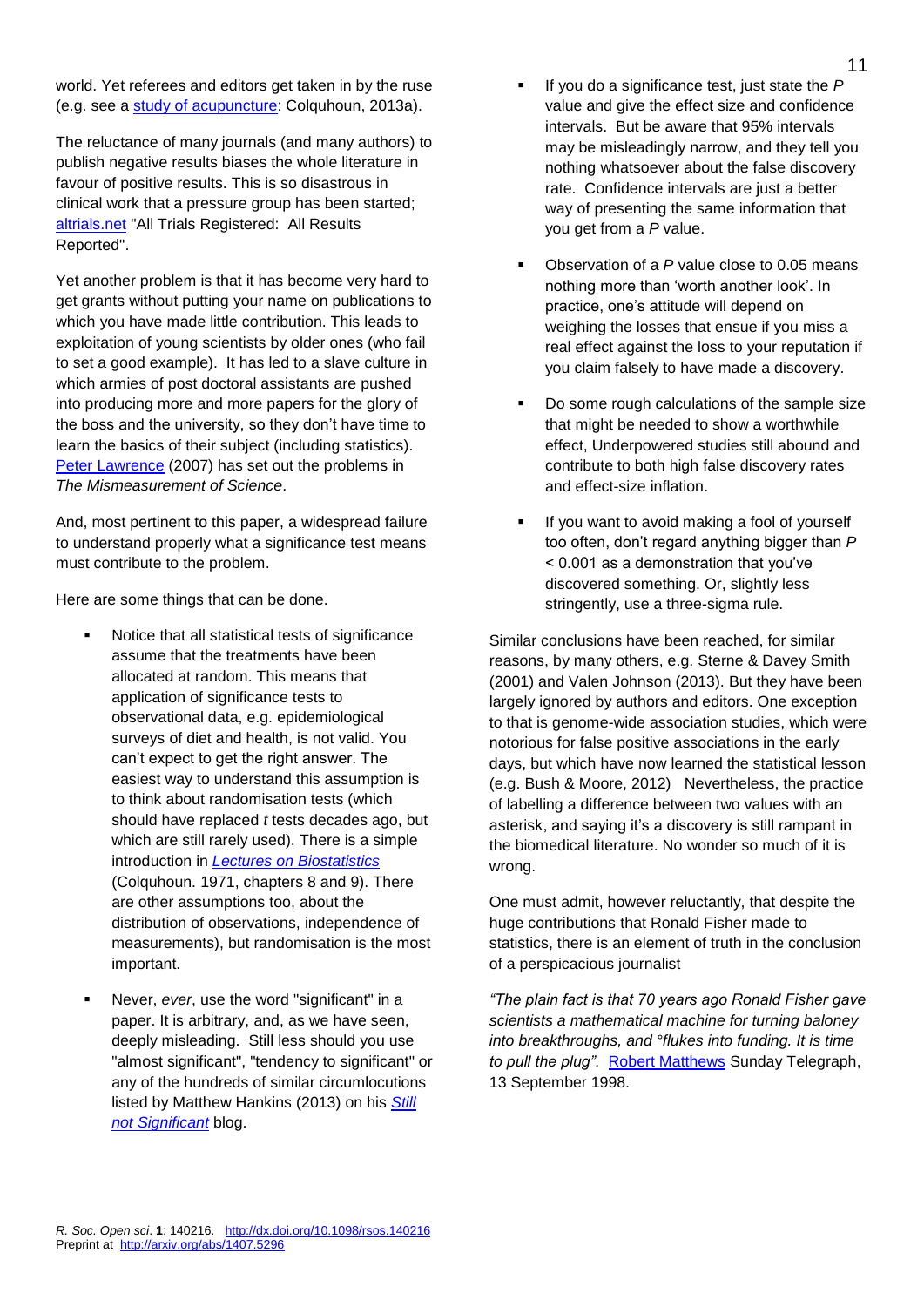All the calculations here are based on the rules of conditional probability (a simple introduction is given by Colquhoun, 1971, section 2.4). The probability of observing both event A and event B (left hand term) can be written in two ways.

$$
P(A \cap B) = P(A|B)P(B) = P(B|A)P(A) \tag{A1}
$$

*P*(A|B) is read as the probability of A given that B has occurred. If A and B are independent, the probability of A occurring is the same whether or not B has occurred so *P*(A|B) is simply *P*(A) and eqn. A1 reduces to the multiplication rule of probability. It follows from eq. A1 that

$$
P(A|B) = \frac{P(A)P(B|A)}{P(B)}
$$
\n(A2)

#### **The screening example**

Define event A to mean you have the condition which is being screened for, so A = *ill*. Define event B as meaning that your diagnostic test comes out positive. The probability that you are actually ill given that the test comes out positive, i.e.

$$
P(ill|test pos) = \frac{P(ill)P(test pos|ill)}{P(test pos)}
$$

The false discovery rate is therefore

$$
P(not\;ill|test\;pos) = 1 - \frac{P(ill)P(test\;pos|ill)}{P(test\;pos)}
$$

The probability that you test positive, *P*(B), can be expressed thus

$$
P(B) = P(B|A)P(A) + P(B|notA)P(notA)
$$

So the fraction of "significant' tests in which you really are ill is

$$
P(ill|test pos)
$$
  
= 
$$
\frac{P(ill)P(test pos|ill)}{P(test pos|ill)P(ill) + P(test pos|not ill)P(not ill)}
$$

(A3)

#### And the false discovery rate is

 $P$ (not ill|test pos)

=  $P(test pos | not ill)P(not ill)$  $P(test pos|ill)P(ill) + P(test pos|not ill)P(not ill)$ 

*R. Soc. Open sci*. **1**: 140216. <http://dx.doi.org/10.1098/rsos.140216> Preprint at<http://arxiv.org/abs/1407.5296>

This expresses, as an equation, exactly what we inferred from the tree diagram in Fig 1. For example, in Fig 1 we postulated that the prevalence of MCI in the population is 1%, so

$$
P(ill) = 0.01
$$

$$
P(not\;ill) = 0.99
$$

The sensitivity of the test was 80%, so 80% of people who have MCI will test positive

$$
P(test pos|ill) = 0.8
$$

The specificity of the test was 0.95. *i.e*. 95 percent of people without the condition will be correctly diagnosed as not having it

$$
P(test\ neg|not\ ill) = 0.95
$$

So

$$
P(test pos|not ill) = 1 - 0.95 = 0.05
$$

Thus

$$
P(ill|test pos) = \frac{0.01 \times 0.8}{0.01 \times 0.8 + 0.05 \times 0.99} = 0.139
$$

Thus the false discovery rate of the test is  $1 - 0.139 =$ 86.1% false positives, as found from the tree diagram in Fig 1.

#### **Significance tests.**

The argument is much the same as for screening. Denote as *real* the event that there is a real difference between test and control, i.e. the null hypothesis is false. This is the same as the prevalence, in the screening test calculations. So *not real* means the null hypothesis is true –there is no real effect. Denote as *test sig* the event that the test indicates the result is 'significant', i.e. comes out with *P* ≤ 0.05 (or whatever level is specified). We can now work through the example in Fig 2 with equations. From A2

 $P (real | test sig)$ 

=

$$
P(\text{real})P(\text{test sig}|\text{real})
$$
  

$$
\frac{P(\text{test sig}|\text{real})P(\text{test sig}|\text{real}) + P(\text{test sig}|\text{test seg})P(\text{test sig}|\text{real})}{P(\text{test sig}|\text{test seg})P(\text{test sig}|\text{real})}
$$

$$
P(test sig|real)P-real) + P(test sig|not real)P(not real)
$$

(A4)

As in Fig 2, suppose that, in a series of tests, 10% have real effects but in 90% the null hypothesis is true. **Thus** 

$$
P(\mathit{real})=0.1
$$

$$
P(not\ real) = 0.9
$$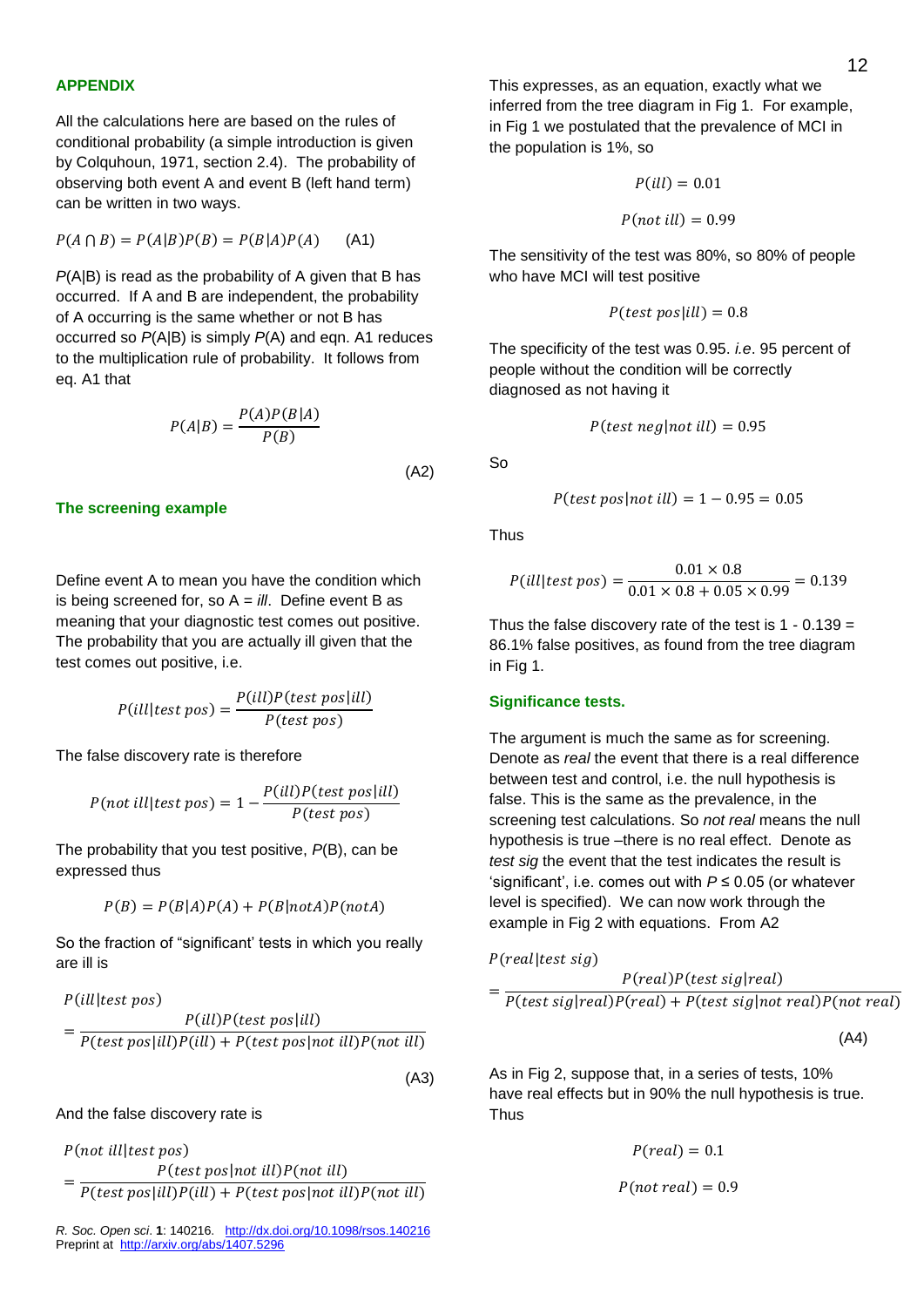Say the power of the test is 0.8, so when there is a real effect it will be detected 80% of the time.

$$
P(test sig|real) = power = 0.8
$$

And the conventional 'significance' level is 0.05, so

$$
P(test sig | not real) = 1 - 0.95 = 0.05
$$

Putting these values into eq. A4

$$
P(\text{real}|\text{test sig}) = \frac{0.1 \times 0.8}{0.1 \times 0.8 + 0.05 \times 0.90} = 0.64
$$

This is the same result that we got from the tree diagram in Fig 2. Even for this well-powered test, the null hypothesis is true in  $1 - 0.64 = 36\%$  of tests that are declared 'significant'. That sort of false discovery rate means that you would make a fool of yourself in a bit more than 1 in 3 cases in which you claim to have discovered an effect.

### **Bayes' factor –posterior odds**

Another approach to deciding whether or not an effect is real is to look at the *likelihood ratio*. This term likelihood, in its statistical sense, means probability of observing the data, given a hypothesis, *I.e.* the probability of observing the data if that hypothesis were true. Say the two hypotheses to be compared are  $H_0$  and  $H_1$ where  $H_0$  means that there is no real difference between treatment and control (the null hypothesis) and  $H_1$  means that there is a real difference. The likelihood ratio is

$$
B = \frac{P(test \text{ sig}|H_0)}{P(test \text{ sig}|H_1)}
$$

(this is also known as the Bayes' factor, but there is no need to consider it as a Bayesian concept). The bigger this is, the more the data favours the  $H_1$ , the greater the likelihood that a real difference exists.

It follows from A2 that the false discovery rate is

 $P($ *not real* $|$ *test sig* $)$ 

$$
= \frac{P(test sig|not real)P(not real)}{P(test sig|real)P-real) + P(test sig|not real)P(not real)}
$$

Thus the odds ratio for  $H_0$  *(versus*  $H_1$ ) is the ratio of these two quantities, i.e.

odds ratio = 
$$
\frac{P(not real|test sig)}{P-real|test sig}
$$

$$
= \frac{P(H_0) P(test sig|H_0)}{P(H_1) P(test sig|H_1)} = \frac{P(H_0)}{P(H_1)}B
$$

Thus the odds on  $H_0$  are given by the product of the prior odds,  $P(H_0)/P(H_1)$  and the likelihood ratio, *B*.

### *Numerical example*

We'll use, once again, the numbers that were used in Fig. 2. The prior odds ratio is

$$
\frac{P(H_0)}{P(H_1)} = \frac{9}{1}
$$

i.e. there is a 9 to one chance that the null hypothesis is true, so in  $9/(9+1) = 90\%$  of tests the null hypothesis is true, and in the remaining 10% there is a real effect to be discovered. As before, using  $P = 0.05$  as cut off

$$
P(test \; sig | H_0) = 0.05
$$

And the power of the test is 0.8

$$
P(test sig | H_1) = 0.8
$$

The likelihood ratio for  $H_0$  versus  $H_0$ 

$$
L = \frac{0.05}{0.8} = \frac{1}{16}
$$

Thus

$$
OR = odds ratio on H_0 vs H_1 = \frac{90.05}{10.8} = 0.5625
$$

So the odds that there is really an effect are less than 2 to 1. Put another way, the false discovery rate is

$$
P(H_0|test\ sig) = P(notreal|test\ sig) = \frac{OR}{1 + OR}
$$

$$
= \frac{0.5625}{1 + 0.5625} = 0.36
$$

Once again, we find a false discovery rate of 36%, far bigger than the  $P = 0.05$  used for the test.

#### **The Berger approach**

James Berger and colleagues proposed to solve the problem of the unknown prior distribution by looking for a lower bound for the likelihood ratio (Bayes factor), for  $H_0$  relative to  $H_1$ . Expressed as a function of the observed *P* value, Sellke *et al*, (2001) suggest

$$
B(p) = -eP \log(P)
$$

(this holds for *P* < 1/*e,* where *e* = 2.71828 . . .). This is the smallest odds against the null hypothesis  $H_0$  that can be generated by any prior distribution, whatever its shape. Therefore it is the choice that most favours the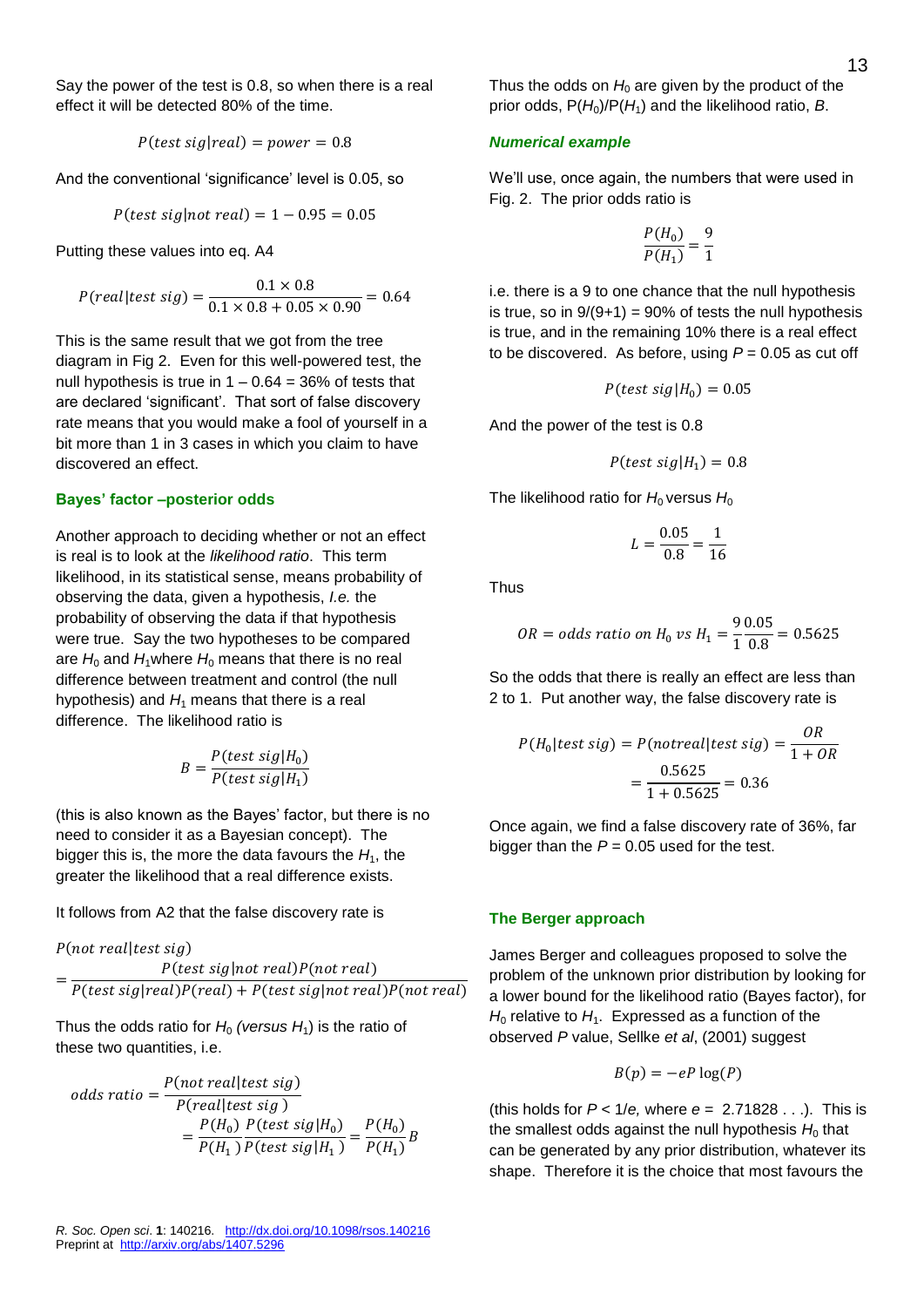rejection of the null hypothesis. The odds can be converted to an equivalent probability

$$
\alpha(P) = \frac{B(P)}{1 + B(P)} = \frac{1}{1 + \frac{1}{(-eP \log(P))}}
$$
\n(A5)

For the case where the prior probability of having a real effect is  $P(H_1) = P(H_0) = 0.5$ , this can be interpreted as the minimum false discovery rate (Sellke *et al.*, 2001). It gives the *minimum* probability that, when a test is 'significant', the null hypothesis is true: i.e. it is an estimate of the minimum false discovery rate, or false positive rate. Berger refers to it as the conditional error probability. Some values are given in Table A1

| D                                                            | $\binom{0.2}{0.2}$ | $\mid$ 0.1 |  | $\vert 0.05 \vert 0.01 \vert 0.005 \vert 0.001$ |  |                                                  |
|--------------------------------------------------------------|--------------------|------------|--|-------------------------------------------------|--|--------------------------------------------------|
|                                                              |                    |            |  |                                                 |  | $\alpha(P)$ 0.465 0.385 0.289 0.111 0.067 0.0184 |
| <b>Table A1</b> P values and their corresponding conditional |                    |            |  |                                                 |  |                                                  |

error probabilities,  $\alpha(P)$ , calculated from equation A5, as in (Sellke *et al*. 2001).

The minimum false discovery rate for *P =* 0.05 is seen to be 0.289. In other words, if you claim you have

#### **Acknowledgments**

I'm very grateful to the following people for their comments on earlier drafts of this paper.

Prof Stephen Senn (Competence Center in Methodology and Statistics, CRP-Santé, Luxembourg), Drs Ioanna Manolopoulou and Simon Byrne (Statistics, UCL), Dr Harvey Motulsky (CEO, Graphpad Software Inc), Prof Dorothy Bishop (Oxford) and Prof. Lucia Sivilotti (UCL). If, despite their best efforts, I have made a fool of myself, blame me not them.

I'm grateful to both referees for their helpful comments. I'm particularly grateful to referee 2 for allowing that after having "constructed such a sturdy soapbox it would be a shame not to let the author speak from it"

Alltrials.net (2013) "All Trials Registered | All Results Reported". Available: http://www.alltrials.net/ Accessed: 1-4-2014

Benjamini Y & Hochberg Y (1995). Controlling the False Discovery Rate: a Practical and Powerful Approach to Multiple Testing. *Journal of the Royal Statistical Society* B 57, 289-300.

Berger, J. O., and Sellke, T. (1987), "Testing A Point Null Hypothesis - the Irreconcilability of P-Values and

*R. Soc. Open sci*. **1**: 140216. <http://dx.doi.org/10.1098/rsos.140216> Preprint at<http://arxiv.org/abs/1407.5296>

discovered something when you observe a *P* value close to 0.05, you will make a fool of yourself in about 30% of cases.

In the example used in Fig 2 the false discovery rate was 36%, which is compatible with Berger's result, but this isn't strictly comparable, because Fig 2, and the first set of simulations looked at all tests which came out with *P* ≤ 0.05. Berger's approach concerns only those tests that come out close to the specified value,  $P = 0.05$  in the example. In the second set of simulations we looked at tests that gave *P* values between 0.045 and 0.05. These gave a false discovery rate of *at least* 26% (in the case where the prior probability of a real effect was 0.5) and a false discovery rate of 76% in the case, as in Fig 2, when only 10% of the experiments have a real effect. These results are close to Berger's assertion that the false discovery rate will be at least 29% regardless of what the prior distribution might be.

Evidence," *Journal of the American Statistical Association*, 82, 112-122.

Bush, W.S. and Moore, J.H. (2012) Genome-wide associatop studies *PLOS Computational Biology,* 8, e1002822

Button, K. S., Ioannidis, J. P., Mokrysz, C., Nosek, B. A., Flint, J., Robinson, E. S., and Munafo, M. R. (2013), "Power failure: why small sample size